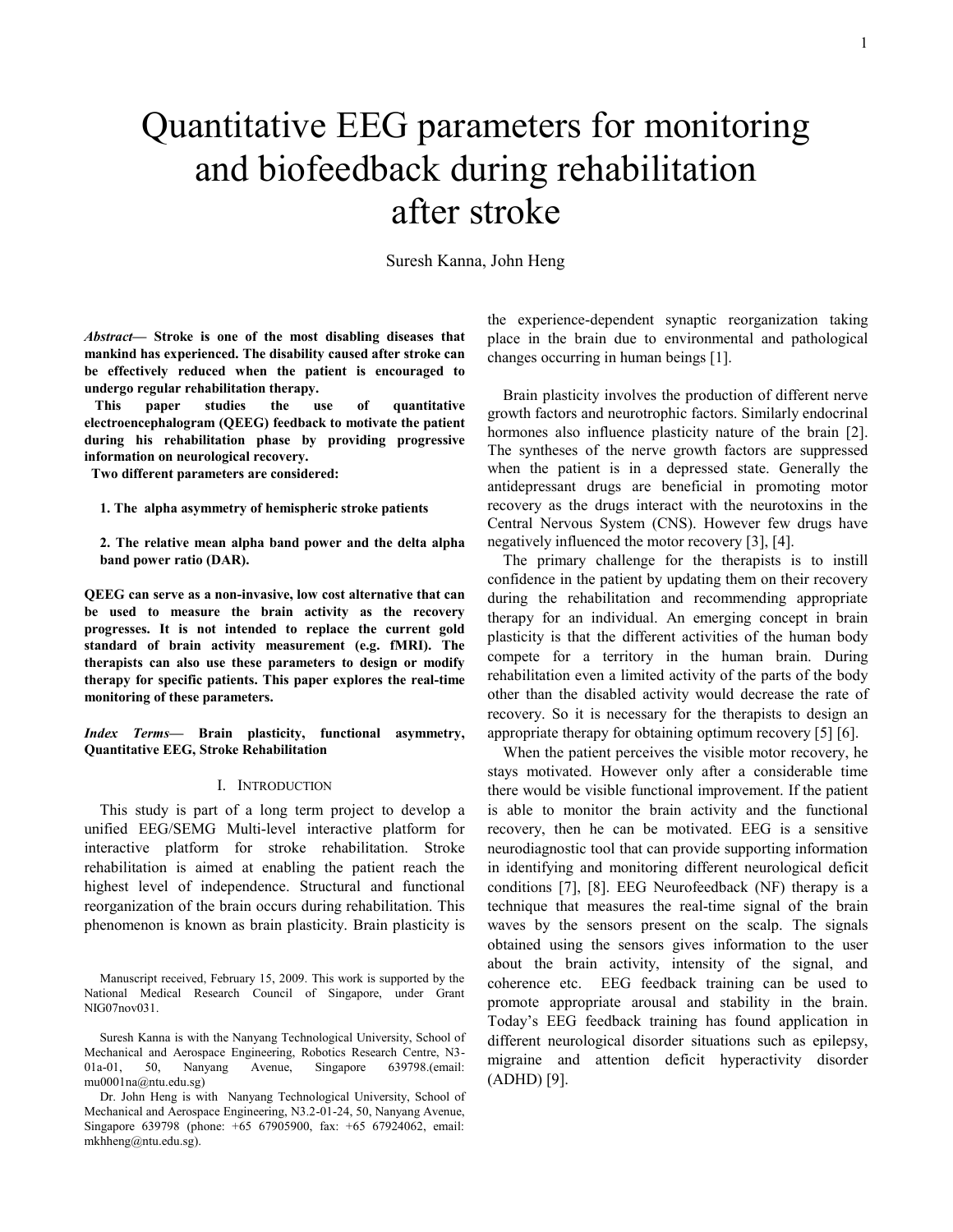Research has shown that NF helps reduce symptoms of several neurological and psychiatric disorders, with ongoing research currently investigating applications to other disorders and to the enhancement of non-disordered cognition. Researchers are trying to stimulate the generation of alpha and beta waves and inhibit the slow wave activity in stroke patients [10], [11], [12].

EEG feedback is often combined with psychotherapy to improve the recovery rate. Depending on the EEG feedback indices, the patient is generally trained to modify the brain activity.

As the patient/therapist is able to monitor the status of recovery attained during the rehabilitation through the feedback parameters, it increases the self confidence of the patient and thus recovery of the functional ability will be maximized. From the feedback parameters, the therapist is able to modify and redesign the therapy to optimize the recovery process. The Feedback parameters can also be used to control prosthesis for stroke rehabilitation. From this perspective it may be beneficial to identify the parameters that determine the recovery processes happening in the brain.

#### II. DISCUSSION

### *A. Brain asymmetry in stroke patients*

Human Brain exhibits a marked symmetry across the sagittal plane between the two Hemispheres. Eventhough the two hemispheres are not exactly symmetrical, the degree of asymmetry between the two hemispheres is insignificant. The functions of one hemisphere are complemented by the functions of the other hemisphere. Left hemisphere is important for all forms of communication such as speaking and moving hands for showing signs and logical reasoning. Right hemisphere is important for perceiving auditory signals and imagination. Left hemisphere controls the right side of the body and processes the image right eye see. Similarly right hemisphere controls the opposite side of the body. So when a person is relaxed the functions of both the hemisphere will be symmetrical [13].

Stroke occurs when an infarct appears on a part of the brain due to the interruption of blood supply. This results in the asymmetry in the blood flow. The blood supply through an organ is proportional to the functions of the organ. As the blood supply through the infarction site decreases, the functions of the brain at the site of infarct are greatly reduced. Cerebral blood flow asymmetry is caused due to the blockage at the damaged site. This reduction in the bloodflow results in the reduced functions of the damaged site [14], [15]. As a result the functional asymmetry between the ipsilesional hemisphere and the contralesional hemisphere increases. The functions of the brain are reflected in the electroencephalogram. EEG activity has conventionally been described in terms of sets of frequency bands, usually defined as delta  $(1.5 \text{ to } 3.5\text{Hz})$ , theta  $(3.5 \text{ to } 7.5\text{Hz})$ , alpha  $(8$ to 13Hz) and beta (13 to 30Hz). From the EEG parameters

we can extract the information of the activity of the brain. The different types of waves are generated by the specific pacemakers present in the brain. Alpha rhythm is generated by the pacemaker neurons present in the thalamic system that is thought to interact with the neurotrophins in the alpha frequency range. Theta activity is generated in the limbic system and delta activity is generated from the thalamic region.

## *B. Relation between EEG parameters and disability scale*

The EEG of the stroke patients differs significantly from that of the healthy persons. The alpha power and beta power of the ipsilesional hemisphere are significantly lower than that of contralesional hemisphere and the delta power and theta power of the ipsilesional hemisphere increases after stroke whereas in healthy controls there are no significant changes in the alpha, beta, theta and delta power over the two hemispheres. This result in slowing of the alpha waves in the ipsilesional hemisphere and therefore the slow wave generators becomes dominant. The mean alpha relative power has been reported to have significant correlation with the Activities of Daily Living (ADL) disability scale [16], [17]. The alpha band power and DAR is reported to have significant correlations with NIH Stroke Scale (NIHSS) [18], [20].

#### *C. QEEG parameters to indicate stroke recovery*

During rehabilitation, the alpha band power would increase and delta band power would decrease during recovery from stroke. The increase in the mean alpha relative power and the decrease in the mean DAR of the brain with respect to the baseline at the day of stroke indicate the functional diffusivity of the brain and hence it can indicate whether the brain is in plastic mode. The mean relative alpha power is calculated using the relation (1). Similarly the mean DAR is obtained using the relation (2). The mean relative alpha power of the control subjects will be higher than that of stroke patients. Similarly the mean DAR of the control subjects will be lesser than that of patients. Hence neurotherapy should be aimed at improving the relative alpha power and reducing the DAR to that of the healthy subjects of relevant age groups. In this perspective we are intended to create a profile of healthy subjects of relevant age group which can be used as a baseline for monitoring the functional improvement occurred in the brain.

Mean relative alpha power = 
$$
\frac{\sum_{k=1}^{K} \sum_{sN/fs}^{13N/fs} P}{\sum_{k=1}^{K} \sum_{sN/fs}^{25N/fs}}
$$
 (1)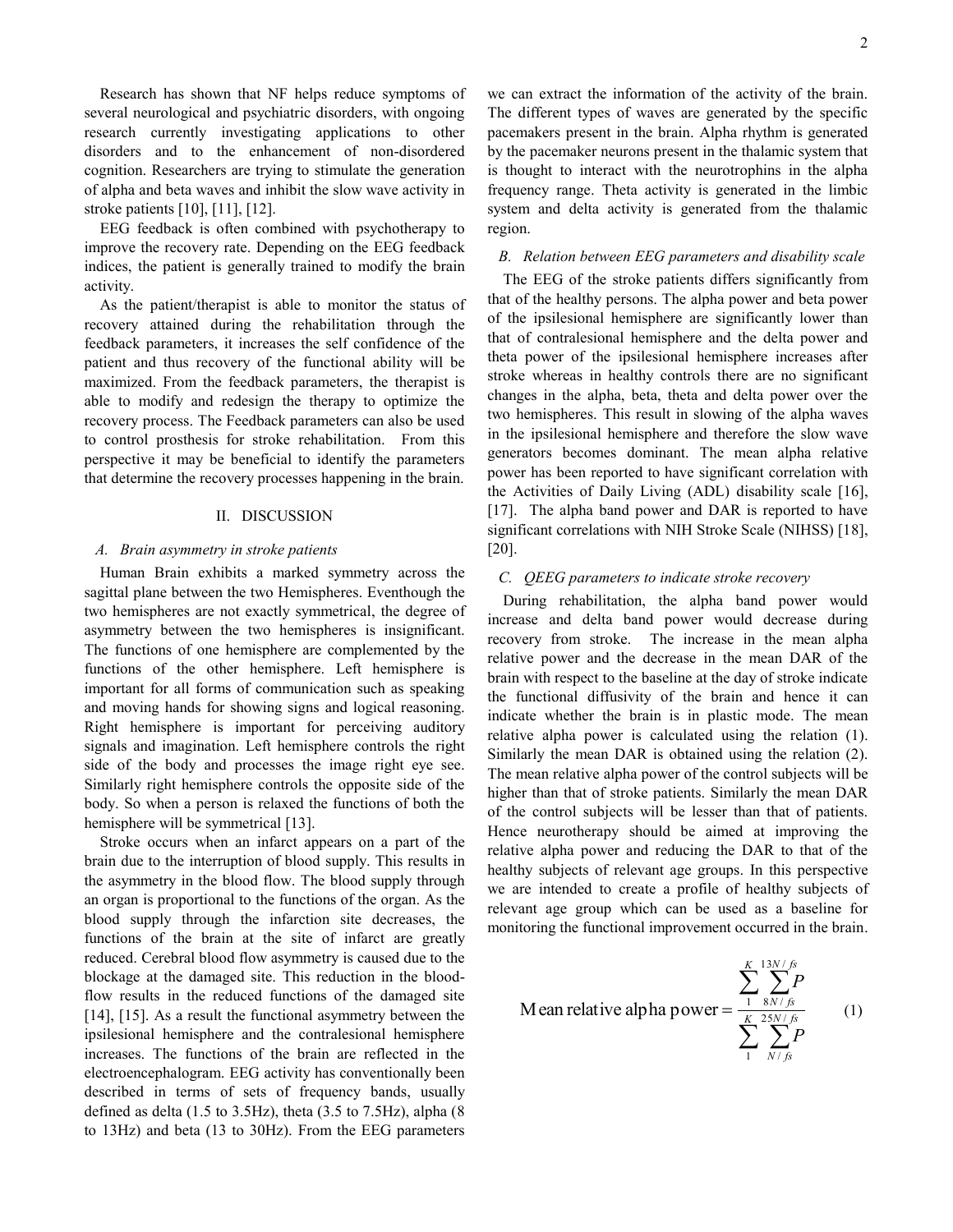$$
M \text{ can } DAR = \frac{\sum_{1}^{K} \sum_{N'/f_s}^{4N'/f_s} P}{\sum_{1}^{K} \sum_{8N'/f_s}^{13N'/f_s} P}
$$
 (2)

For hemispheric stroke patients the affected hemisphere"s function is significantly reduced as the alpha band power of the affected hemisphere of stroke patients is very less compared to that of unaffected hemisphere. Hence based on this information we developed an alpha asymmetry index (3) which is equal to the ratio of the difference between the relative alpha band powers of the two hemispheres to that of the sum of the relative alpha powers. As the patient recovers the functional asymmetry between the two hemispheres reduces. After recovery, the increase in the alpha band power in the affected hemisphere is expected to be higher than that of the unaffected hemisphere [19], [21]. So as the recovery takes place this alpha asymmetry index tends to decrease.

Alpha asymmetry 
$$
=\frac{C^{\alpha} - I^{\alpha}}{C^{\alpha} + I^{\alpha}}
$$
 (3)

Where 'P' is the absolute power at a given frequency 'K' and 'N' represent the discrete number of channels and the NFFT.

"fs" represents the sampling frequency rate in Hertz. 'C<sup>a</sup>' and 'I<sup>a</sup>' are the mean relative alpha asymmetry of the contralesional and ipsilesional hemispheres respectively.

Apart from the above parameters peak alpha frequency (PAF) can be used in determining the emotional state of the mind. PAF is the frequency at which the magnitude of the alpha waves is maximal. PAF is found to be decreased during depression and during lower memory demands [20]. Similarly the functional difference between the right and left frontal cortex is indicative of emotions. During depression and negative emotions, the right frontal alpha power will be higher than that of the left [22].

We are designing the portable, low cost EEG device (Figure1) to capture and analyze the real-time EEG signal to constantly update the patient on his brain activity. We have developed the algorithm for real-time monitoring of the mean relative alpha power and the mean DAR of the EEG signal for a specified length of time. These parameters indicate the progress of recovery. Hence the patient would monitor the brain activity and its relation to functional recovery that can help the patient to modify the brain states and overcome deficiencies.

These Quantitative EEG parameters can be used to monitor repair mechanisms of focal abnormalities. Sensitivity and specificity of these parameters may not be comparable with the disability scale such as ADL scale as the disability scale is based on the observation of the patient, it will be a more accurate estimator of disability. However these QEEG feedbacks will be useful in the follow-up treatment of stroke and during rehabilitation.



Fig.1 EEG device developed by the team connected to electrode cap

#### III. METHODS

# *A. Subjects*

Five healthy subjects are assessed in this study. All the subjects do not have any prior neurological deficit. EEG recordings are taken during the daytime in a quiet room with the curtains closed. EEG samples are obtained from the subjects sitting at a relaxed position in the eyes closed condition with minimal artifacts (Figure2). The EEG sample between 16 to 30 seconds is considered for study for all the subjects.

## *B. Signal acquisition and processing*

EEG recordings are captured using Mindset-24R. The electrodes are placed based on the international 10-20 system at Fp1, F7, F3,C3, T3, T5, P3, O1, Pz, Cz, Fz, O2, P4, T6, T4, C4, F4, F8, Fp2 with the Fpz grounded and ear electrode as references. The sampling rate was 256Hz and impedance was kept below 5kΩ using abrasive skin preparation gel.



Fig.2 Subject sitting in relaxed state position and our EEG system Setup

The raw EEG signals obtained are then processed offline using NI Labview software. The EEG signals are band filtered in the frequency range of 1Hz to 25Hz. The power spectrum is obtained by using Spectral Measurements.vi (Virtual instrument) of Labview employing Hanning Window with 0.5Hz frequency resolution. Spectral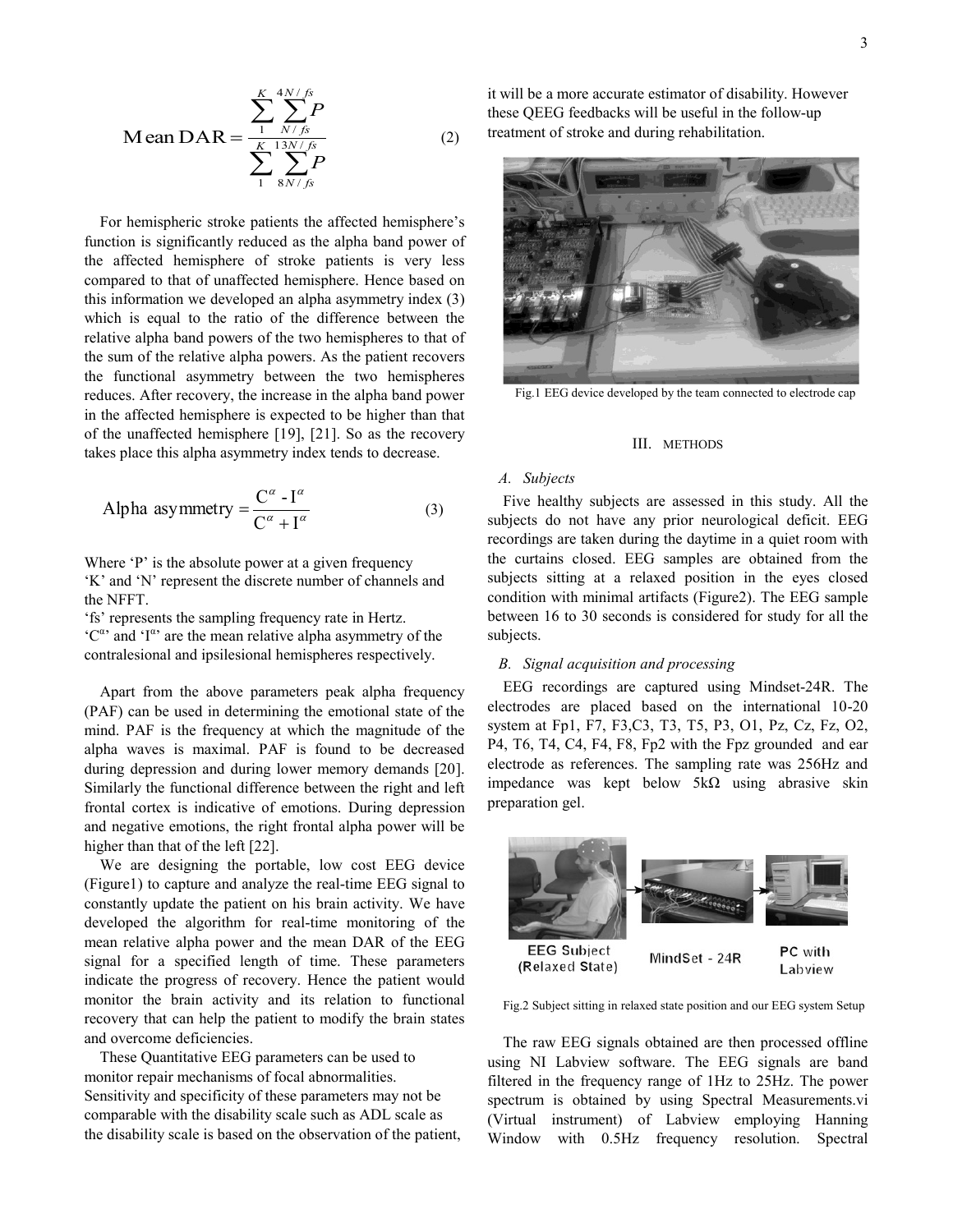Measurements.vi uses Fast Fourier Transform based analysis to estimate the Spectral Power at a given frequency.

### *C. Data analysis algorithm development*

EEG signal analysis is performed from the collected data (offline). The algorithm is designed to analyze the signal of specified length with the experimenter manually adjusting the starting sequence and the total length of the sequence. The data are analyzed at a frequency resolution of 0.5 Hz. The signals are regenerated from the collected data using build waveform function in Labview 8.0. Inorder to remove the noise effects contributed by high frequency waves, the regenerated signals are processed to remove frequency waves above 25 Hz by using filter express VI with the band pass filtering type in the range of 1 to 25 Hz. The fast fourier transform (FFT) based analysis is employed in determining the power spectrum of the filtered signals of the specified length.

The absolute power in the frequency range of 1 to 25 Hz of all the channels is calculated. Similarly the absolute power in the alpha frequency range of 8 to 13 Hz is calculated. The mean alpha relative power is obtained as the ratio of the sum of the absolute power in the alpha frequency range from all channels to that of the absolute power in the entire frequency range (1 to 25 Hz). Similarly the mean DAR is calculated by measuring the ratio of the total absolute power in the delta frequency range to that of the alpha frequency range.

We have developed an algorithm for online capturing of signal that can provide the real-time feedback of the patient. This VI would be incorporated to the EEG device which we designed to capture the EEG signal.



Fig3. Block Diagram of Virtual Instrument (VI) used in real-time monitoring of EEG signals

| <b>TABLE I</b> |                                               |
|----------------|-----------------------------------------------|
|                | QEEG PARAMETERS OF DIFFERENT HEALTHY SUBJECTS |
|                |                                               |

| <b>Healthy</b><br><b>Subjects</b> | Mean DAR | Mean relative<br>alpha power |
|-----------------------------------|----------|------------------------------|
|                                   | 0.19     | 0.48                         |
| 2                                 | 0.51     | 0.44                         |
| 3                                 | 0.38     | 0.45                         |
|                                   | 0.72     | 0.33                         |
|                                   | 0.19     | 0.54                         |

#### IV. RESULTS

### *A. QEEG parameters of healthy subjects*

The EEG signals stored in the time domain is transformed into frequency domain based on the power distribution of each frequency. The power spectrum of a pair of channels T3 & T4 of the healthy subject is shown in figure4.



Fig.4 Power spectrum of a healthy subject

The mean relative alpha power and mean delta:alpha power ratio (DAR) of the healthy subjects are shown in table I.

The parameters are calculated based on the channels C3, C4, T3, and T4. The mean of the mean relative alpha power and DAR of the healthy subjects is found to be 0.4 and 0.56 respectively.

The functional asymmetry of the healthy subjects is found to vary from 0 to 0.09. The functional asymmetry index of the healthy subjects are calculated for 2 channel pairs and 8 channel pairs as shown in table II. From the results we can conclude that the sensitivity of the index varies with the number and location of channels considered.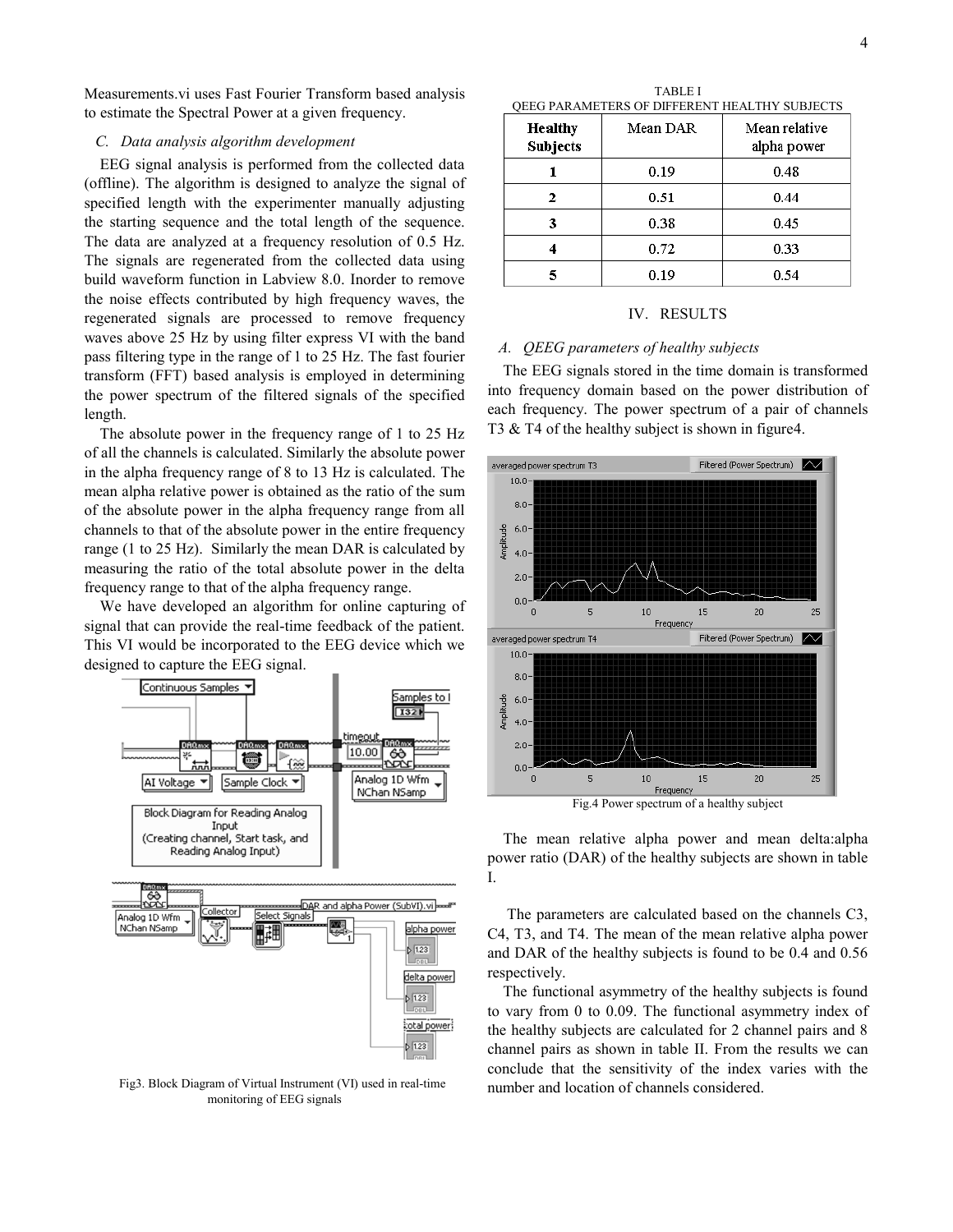TABLE II FUNCTIONAL ASYMMETRY OF THE HEALTHY SUBJECTS

| <b>Healthy</b><br>subjects | Functional asymmetry Index |                 |  |
|----------------------------|----------------------------|-----------------|--|
|                            | 2 channel pairs            | 8 channel pairs |  |
|                            | 0.087                      | 0.019           |  |
|                            | 0.053                      | 0.034           |  |
| 3                          | 0.043                      | 0.092           |  |
|                            | 0.017                      | 0.068           |  |
|                            | 0.046                      | 0.050           |  |

# *B. QEEG parameters of stroke patients*

The EEG data on stroke patients are obtained from the paper titled "EEG recordings during the course of stroke recovery" (19). They acquired the EEG within one month from the onset of stroke which they used as baseline and after 90 and 180 days from baseline. We considered the EEG obtained during baseline and on 90 days from baseline for study. The data is presented in table III.

TABLE III EEG DATA OF THE STROKE PATIENT

| <b>Parameters</b>       | Injured<br>hemisphere |      | Uninjured<br>hemisphere |                 | Mean of two<br>hemispheres |      |
|-------------------------|-----------------------|------|-------------------------|-----------------|----------------------------|------|
|                         | т                     | T90  | т                       | T <sub>90</sub> | T                          | T90  |
| DAR                     | 6.4                   | 2.7  | 2.0                     | 1.43            | 3.4                        | 1.95 |
| Relative alpha<br>power | 0.1                   | 0.21 | 0.21                    | 0.23            | 0.15                       | 0.22 |
| Functional<br>asymmetry |                       |      |                         |                 | 0.36                       | 0.22 |

Based on these data, we calculated the QEEG parameters mean DAR, mean relative alpha power and functional asymmetry. The results are given in table IV.

As expected the mean relative alpha power increases with rehabilitation and mean DAR decreases with rehabilitation. The increase in relative alpha power and the decrease in the DAR of the injured hemisphere is more than that of the uninjured hemisphere. The functional asymmetry of the stroke patients' is found to decrease with rehabilitation (figure5).

TABLE IV QEEG PARAMETERS OF PATIENT BASED ON STROKE ONSET AND RECOVERY

| 911\01\DUVDDI TH\DI\DOVIDNI |                    |      |                      |      |  |
|-----------------------------|--------------------|------|----------------------|------|--|
| <b>Parameters</b>           | Injured hemisphere |      | Uninjured hemisphere |      |  |
|                             | т                  | T90  | т                    | T90  |  |
| Relative delta power        | 0.64               | 0.51 | 0.42                 | 0.38 |  |
| Relative theta power        | 0.16               | 0.16 | 0.17                 | 0.18 |  |
| Relative alpha power        | 0.1                | 0.16 | 0.21                 | 0.25 |  |
| Relative beta power         | 0.06               | 0.10 | 0.01                 | 0.01 |  |

As the alpha power of the injured hemisphere has increased

considerably higher than that of the uninjured hemisphere, the asymmetry is decreased.



Here '1' represents relative alpha power and '2' represents functional asymmetry

Fig.5 Variation of QEEG parameters for healthy individual, patients during Stroke onset, patient after rehabilitation

## V. CONCLUSION AND FUTURE WORK

The healthy subjects are found to have high relative alpha power than that of the stroke patients. The stroke patient recovery can be assessed by relative alpha power as this value would increase after recovery. The relative alpha power of the uninjured hemisphere of stroke patient differs from that of healthy subjects. The mean DAR of the healthy subjects is less than that of the stroke patient. The mean DAR of the uninjured hemisphere is found to be higher than that of the healthy subjects. The alpha asymmetry index of the stroke patient is found to be higher than that of healthy subjects.

The QEEG parameters promise to be useful indicator of stroke recovery in this initial study. We are investigating the study on more healthy subjects to create a profile of healthy subjects based on different age groups for both genders. The profile of healthy person can serve as a better reference to quantify and improve the recovery during rehabilitation phase. We are designing low-cost EEG tool which can provide feedback to the patient about the functional